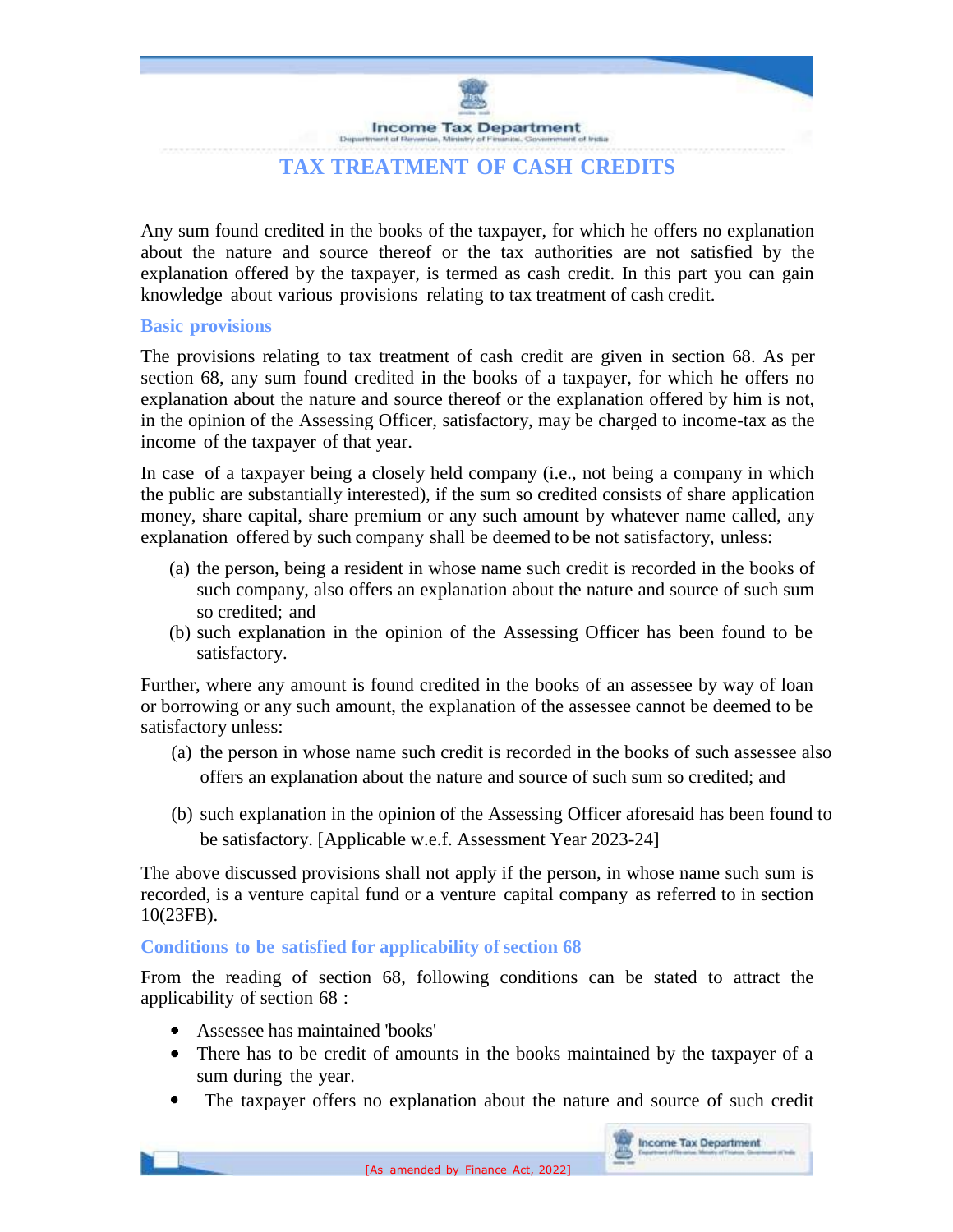found in the books or the explanation offered by the taxpayer in the opinion of the Assessing Officer is not satisfactory.

If all the above conditions exist, sum so credited may be charged to tax as income of the taxpayer of that year.

**Other provisions to be kept in mind**

Apart from the provisions relating to taxing of cash credit given under section 68, similar provisions are designed under section 69, 69A, 69B, 69C and 69D in respect of certain other items. The provisions in this regard are as follows:

| <b>Section</b> | <b>Brief overview</b>                                                                                                                                                                                                                                                                                                                                                                                                                                                                                                                                                                                                                                                                                                             |  |
|----------------|-----------------------------------------------------------------------------------------------------------------------------------------------------------------------------------------------------------------------------------------------------------------------------------------------------------------------------------------------------------------------------------------------------------------------------------------------------------------------------------------------------------------------------------------------------------------------------------------------------------------------------------------------------------------------------------------------------------------------------------|--|
| 69             | <b>Unexplained investments</b><br>Where in a year the taxpayer has made investments which are not<br>recorded in the books of account, if any, maintained by him for any<br>source of income, and he offers no explanation about the nature and<br>source of the investments or the explanation offered by him is not,<br>in the opinion of the Assessing Officer, satisfactory, than the value<br>of the investments may be deemed to be the income of the taxpayer<br>of such year.                                                                                                                                                                                                                                             |  |
| 69A            | <b>Unexplained money, etc.</b><br>Where in any year the taxpayer is found to be the owner of any<br>money, bullion, jewellery or other valuable article and such money,<br>bullion, jewellery or valuable article is not recorded in the books of<br>account, if any, maintained by him for any source of income, and<br>the taxpayer offers no explanation about the nature and source of<br>acquisition of the money, bullion, jewellery or other valuable<br>article, or the explanation offered by him is not, in the opinion of<br>the Assessing Officer, satisfactory, than the money and the value of<br>the bullion, jewellery or other valuable article may be deemed to be<br>the income of the taxpayer for such year. |  |
| 69B            | <b>Amount of investments, etc., not fully disclosed in books of</b><br><i>account</i><br>Where in any year the taxpayer has made investments or is found to<br>be the owner of any bullion, jewellery or other valuable article, and                                                                                                                                                                                                                                                                                                                                                                                                                                                                                              |  |

罵

**Income Tax Department**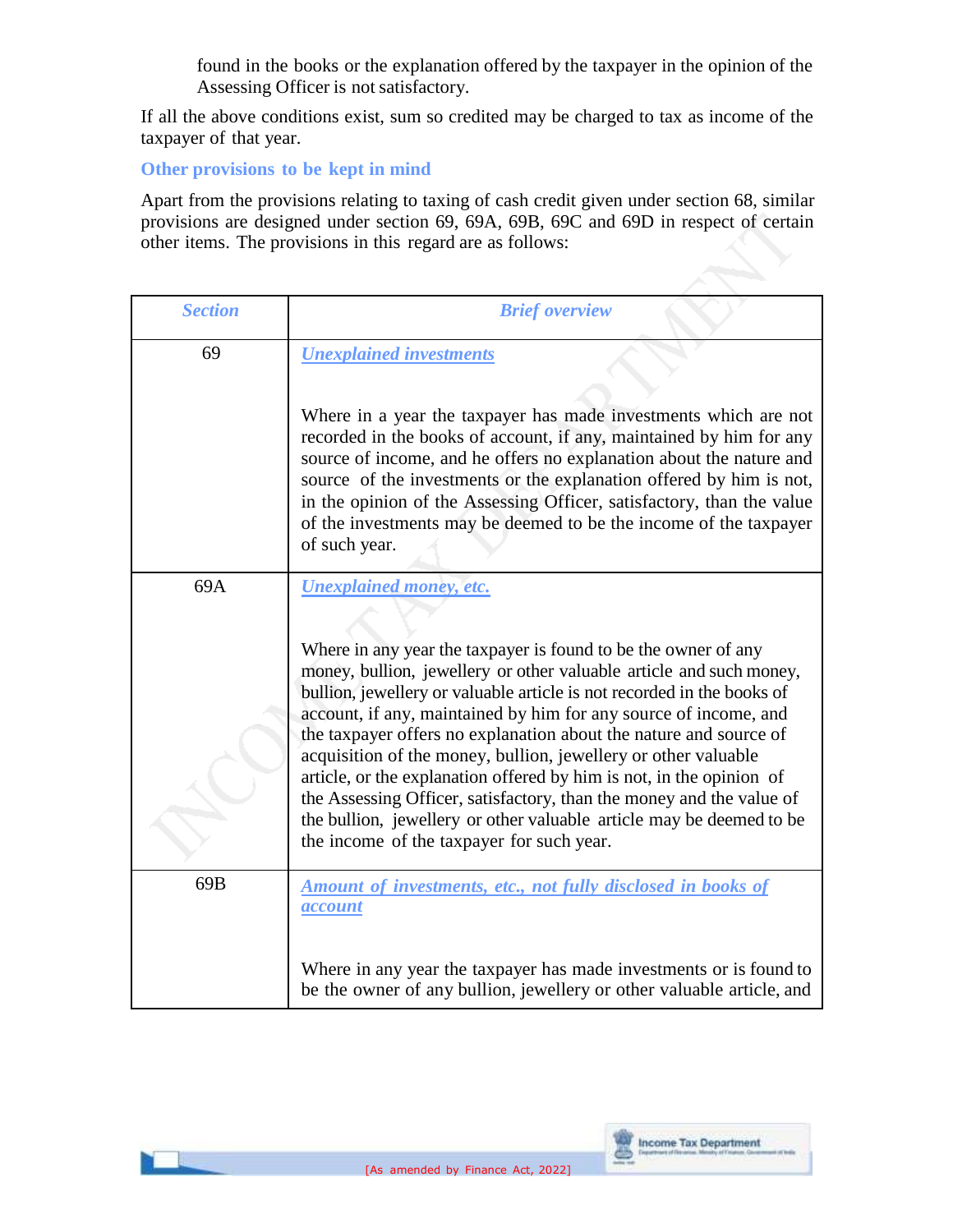

#### **Income Tax Department**<br>traint of Revenue, Ministry of Finance, Government of India Depa

|                 | the Assessing Officer finds that the amount expended on making<br>such investments or in acquiring such bullion, jewellery or other<br>valuable article exceeds the amount recorded in this behalf in the<br>books of account maintained by the taxpayer for any source of<br>income, and the taxpayer offers no explanation about such excess<br>amount or the explanation offered by him is not, in the opinion of<br>the Assessing Officer, satisfactory, than the excess amount may be<br>deemed to be the income of the taxpayer for such year. |  |  |
|-----------------|------------------------------------------------------------------------------------------------------------------------------------------------------------------------------------------------------------------------------------------------------------------------------------------------------------------------------------------------------------------------------------------------------------------------------------------------------------------------------------------------------------------------------------------------------|--|--|
| 69C             | Unexplained expenditure, etc.                                                                                                                                                                                                                                                                                                                                                                                                                                                                                                                        |  |  |
|                 | Where in any year the taxpayer has incurred any expenditure and he<br>offers no explanation about the source of such expenditure or part<br>thereof, or the explanation, if any, offered by him is not, in the<br>opinion of the Assessing Officer, satisfactory, then the amount<br>covered by such expenditure or part thereof, as the case may be,<br>may be deemed to be the income of the taxpayer for such year.                                                                                                                               |  |  |
|                 | Aforesaid unexplained expenditure which is deemed to be the<br>income of the taxpayer by virtue of section 69C shall not be<br>allowed as a deduction under any head of income.                                                                                                                                                                                                                                                                                                                                                                      |  |  |
| 69 <sub>D</sub> | <b>Amount borrowed or repaid on hundi</b>                                                                                                                                                                                                                                                                                                                                                                                                                                                                                                            |  |  |
|                 | Where any amount is borrowed on a hundi from, or any amount due<br>thereon is repaid to, any person otherwise than through an account-<br>payee cheque drawn on a bank, the amount so borrowed or repaid<br>shall be deemed to be the income of the person borrowing or<br>repaying the such amount. It will be treated as income for the year<br>in which it was borrowed or repaid, as the case may be.                                                                                                                                            |  |  |
|                 | However it should be noted that if any amount borrowed on a hundi<br>has been treated as income of any person by virtue of section 69D,<br>than such person shall not be liable to be assessed again in respect<br>of the same amount on repayment thereof.                                                                                                                                                                                                                                                                                          |  |  |
|                 | Amount repaid shall include the amount of interest paid on the<br>amount borrowed.                                                                                                                                                                                                                                                                                                                                                                                                                                                                   |  |  |



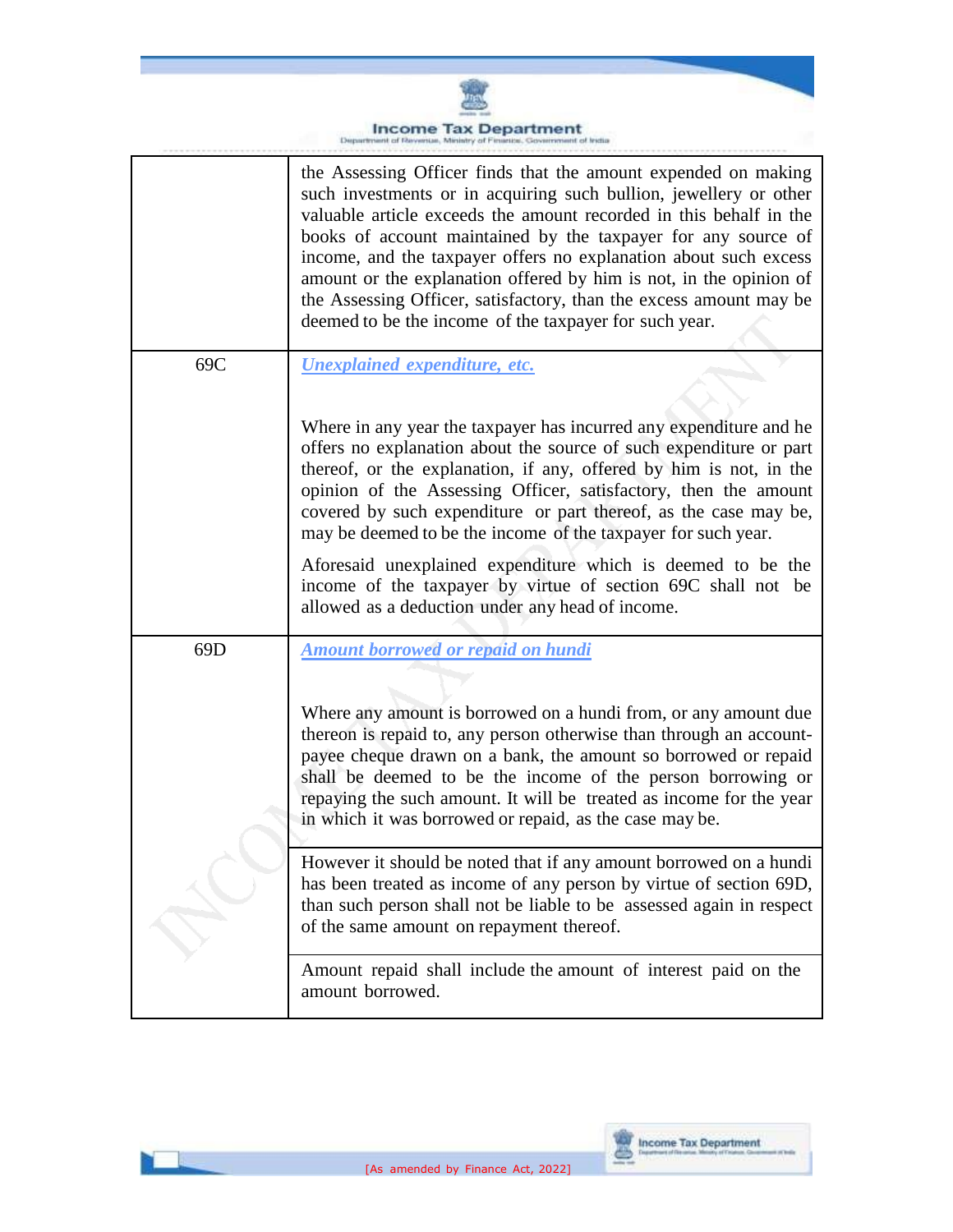

**Tax rates applicable to amount charged to tax by virtue of sections 68, 69, 69A, 69B, 69C and 69D**

As per Section 115BBE, income tax shall be calculated at 60% where the total income of assessee includes following income:

- a) Income referred to in Section 68, Section 69, Section 69A, Section 69B, Section 69C or Section 69D and reflected in the return of income furnished under Section 139; or
- b) Which is determined by the Assessing Officer and includes any income referred to in Section 68, Section 69, Section 69A, Section 69B, Section 69C or Section 69D, if such income is not covered under clause (a).

Such tax rate of 60% will be further increased by 25% surcharge, 6% penalty, i.e., the final tax rate comes out to be 83.25% (including cess). Provided that such 6% penalty shall not be levied when the income under Section 68, 69, etc., has been included in return of income and tax has been paid on or before the end of relevant previous year.

No deduction in respect of any expenditure or allowance [or set off of any loss] shall be allowed to the assessee in computing his income referred to in clause (a) of sub-section (1) of Section 115BBE.

**Income Tax Department** 

疊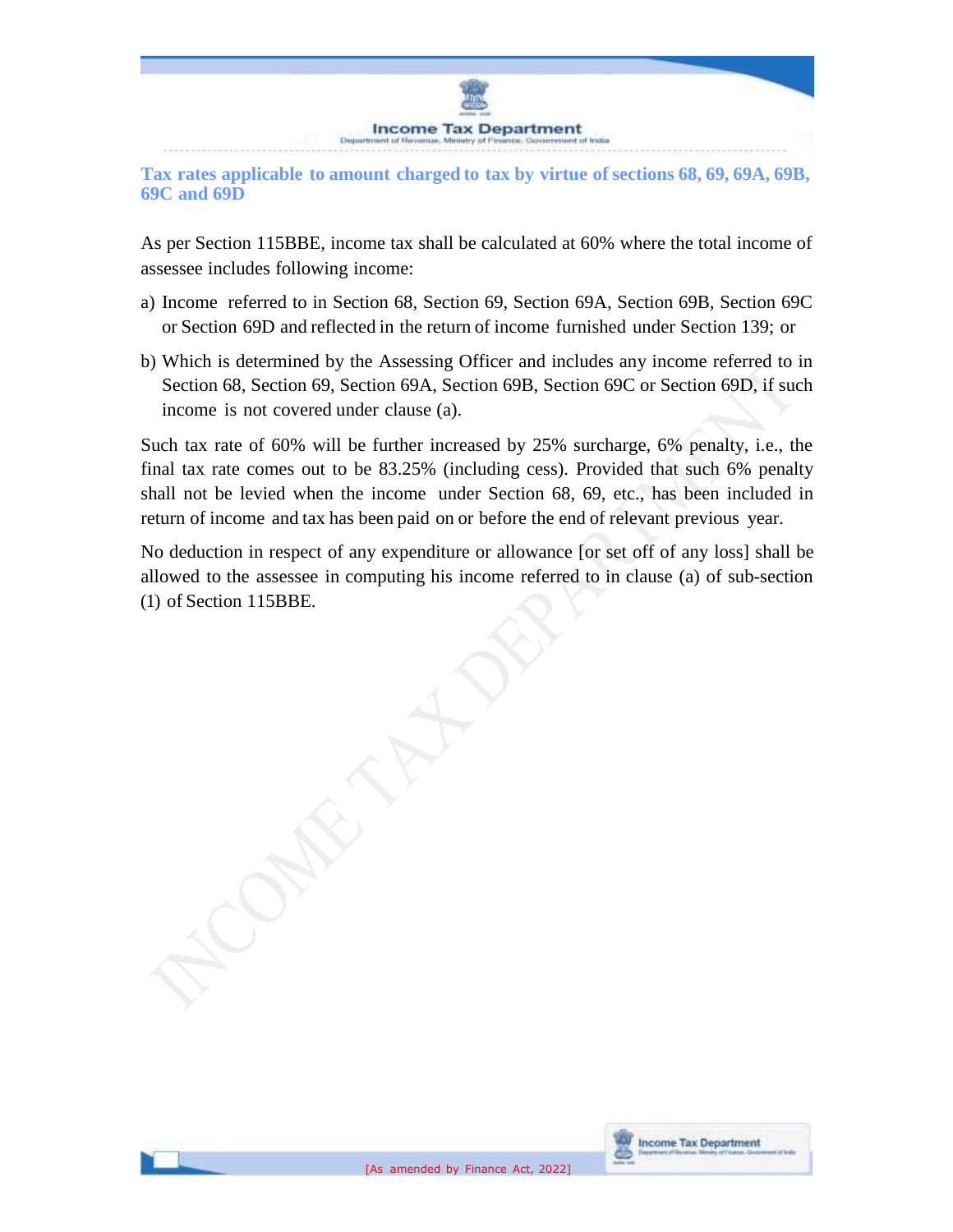**Income Tax Department** Depart

# **MCQ ON TAX TREATMENT OF CASH CREDITS**

**Q1.** Any sum found credited in the books of the taxpayer, for which he offers no explanation about the nature and source thereof or the tax authorities are not satisfied by the explanation offered by the taxpayer, is generally termed as cash credit.

(a) True (b) False

**Correct answer : (a)**

#### **Justification of correct answer :**

Any sum found credited in the books of the taxpayer, for which he offers no explanation about the nature and source thereof or the tax authorities are not satisfied by the explanation offered by the taxpayer, is termed as cash credit.

Thus, the statement given in the question is true and hence, option (a) is the correct option.

**Q2.** The provisions relating to tax treatment of cash credit are given in section

| (a) 69B | (b) 69A |
|---------|---------|
| (c) 69  | (d) 68  |

**Correct answer : (d)**

**Justification of correct answer :**

The provisions relating to tax treatment of cash credit are given in section 68.

Thus, option (d) is the correct option.

**Q3.** In case of a taxpayer being a closely held company if the sum so credited consists of share application money, share capital, share premium or any such amount by whatever name called, any explanation offered by such company shall be deemed to be not satisfactory, unless:

- the person, being a resident in whose name such credit is recorded in the books of such company, also offers an explanation about the nature and source of such sum so credited; and
- such explanation in the opinion of the Assessing Officer has been found to be satisfactory.

**Income Tax Department** 

(a) True (b) False

**Correct answer : (a) Justification of correct answer :**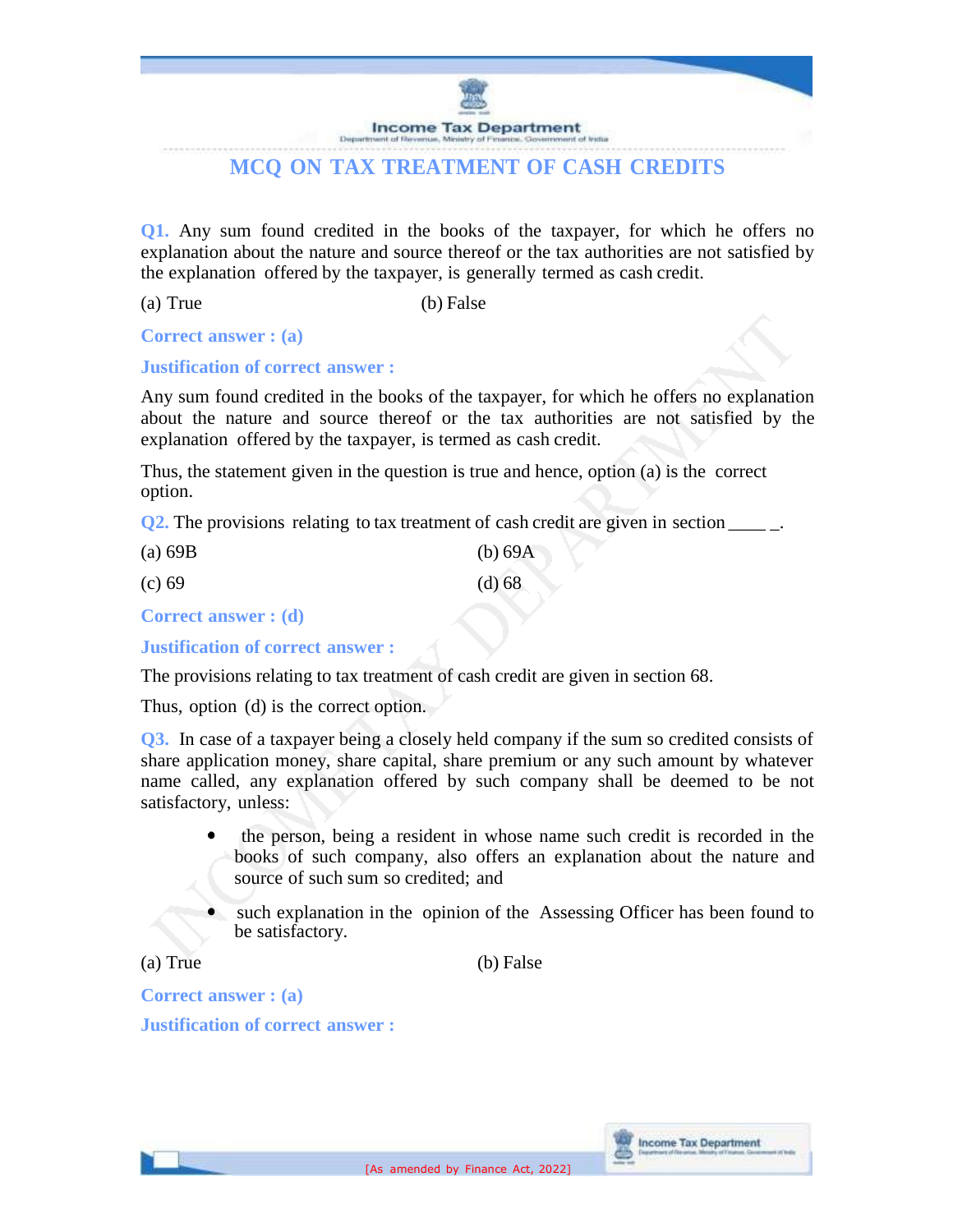

In case of a taxpayer being a closely held company if the sum so credited consists of share application money, share capital, share premium or any such amount by whatever name called, any explanation offered by such company shall be deemed to be not satisfactory, unless:

- $\bullet$  the person, being a resident in whose name such credit is recorded in the books of such company, also offers an explanation about the nature and source of such sum so credited; and
- such explanation in the opinion of the Assessing Officer has been found to be satisfactory.

Thus, the statement given in the question is true and hence, option (a) is the correct option.

**Q4.** The condition of satisfactory explanation about the nature and source of credit by the person in whose name creditof share application money, share capital, etc. is recorded in the books of a closely held company, shall not apply if such person is  $\Box$ 

(a) A partnership firm

- (b) A venture capital company as referred to in section 10(23FB)
- (c) A HUF

(d) An individual

**Correct answer : (b)**

**Justification of correct answer :**

The condition of satisfactory explanation about the nature and source of credit by the person in whose name creditof share application money, share capital, etc. is recorded in the books of a closely held company, shall not apply if such person is a venture capital fund or a venture capital company as referred to in section 10(23FB).

Thus, option (b) is the correct option.

**Q5.** As per section 115BBE, any cash credit found in the books of the taxpayer which is charged to tax by virtue of section 68 is taxable at a flat rate of \_\_\_\_\_\_\_\_\_\_\_\_(*plus* surcharge and cess as applicable).

(a) 30% (b) 15%

(c) 20% (d) 60%

**Correct answer : (d)**

## **Justification of correct answer :**

As per Section 115BBE, income tax shall be calculated at 60% where the total income of assessee includes following income:

a) Income referred to in Section 68, Section 69, Section 69A, Section 69B, Section 69C or Section 69D and reflected in the return of income furnished under Section 139; or

**Income Tax Department**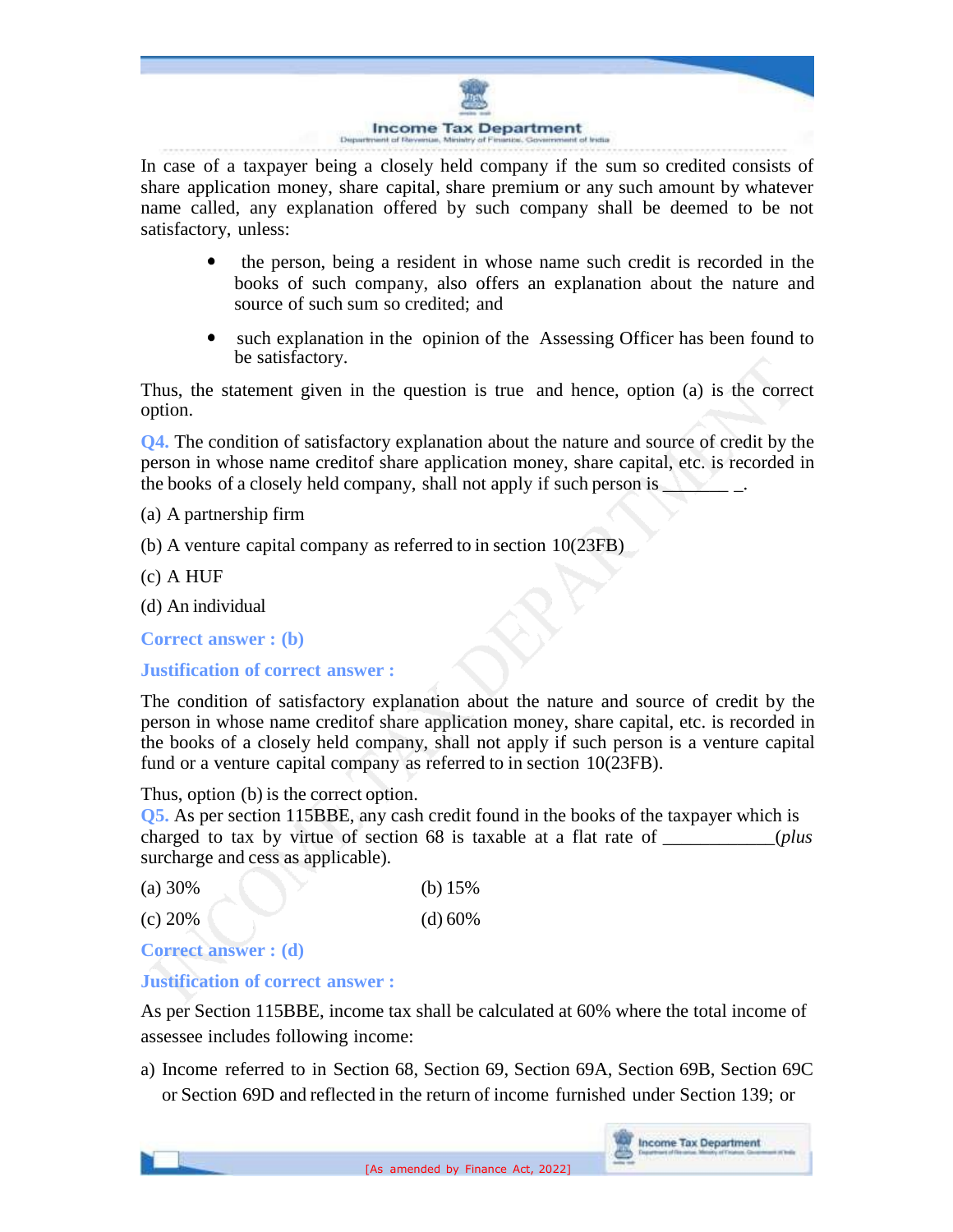

b) Which is determined by the Assessing Officer and includes any income referred to in Section 68, Section 69, Section 69A, Section 69B, Section 69C or Section 69D, if such income is not covered under clause (a).

Such tax rate of 60% will be further increased by 25% surcharge, 6% penalty, i.e., the final tax rate comes out to be 83.25% (including cess). Provided that such 6% penalty shall not be levied when the income under Section 68, 69, etc., has been included in return of income and tax has been paid on or before the end of relevant previous year.

No deduction in respect of any expenditure or allowance [or set off of any loss] shall be allowed to the assessee in computing his income referred to in clause (a) of sub-section (1) of Section 115BBE.

Thus, option (d) is the correct option.

**Q6.** As per section 115BBE, the taxpayer is not entitled to claim any deduction, set-off any loss as well as the benefit of adjustment of the basic exemption limit against the cash credits charged to tax by virtue of section 68.

(a) True (b) False

**Correct answer : (a)**

### **Justification of correct answer :**

As per section 115BBE, the taxpayer is not entitled to claim any deduction, set-off any loss or to adjust the basic exemption limit against the income referred to in clause (a) of section 115BBE(1).

Thus, the statement given in the question is true and hence, option (a) is the correct option.

**Q7.** As per section \_\_\_\_\_\_, where in a year the taxpayer has made investments which are not recorded in the books of account, if any, maintained by him for any source of income, and he offers no explanation about the nature and source of the investments or the explanation offered by him is not, in the opinion of the Assessing Officer, satisfactory, then the value of the investments may be deemed to be the income of the taxpayer of such year.

| (a) 68 |  | (b) 69 |
|--------|--|--------|
|--------|--|--------|

| $(c)$ 69B | $(d)$ 69D |
|-----------|-----------|
|-----------|-----------|

**Correct answer : (b)**

### **Justification of correct answer :**

As per section 69, where in a year the taxpayer has made investments which are not recorded in the books of account, if any, maintained by him for any source of income, and he offers no explanation about the nature and source of the investments or the explanation offered by him is not, in the opinion of the Assessing Officer, satisfactory,